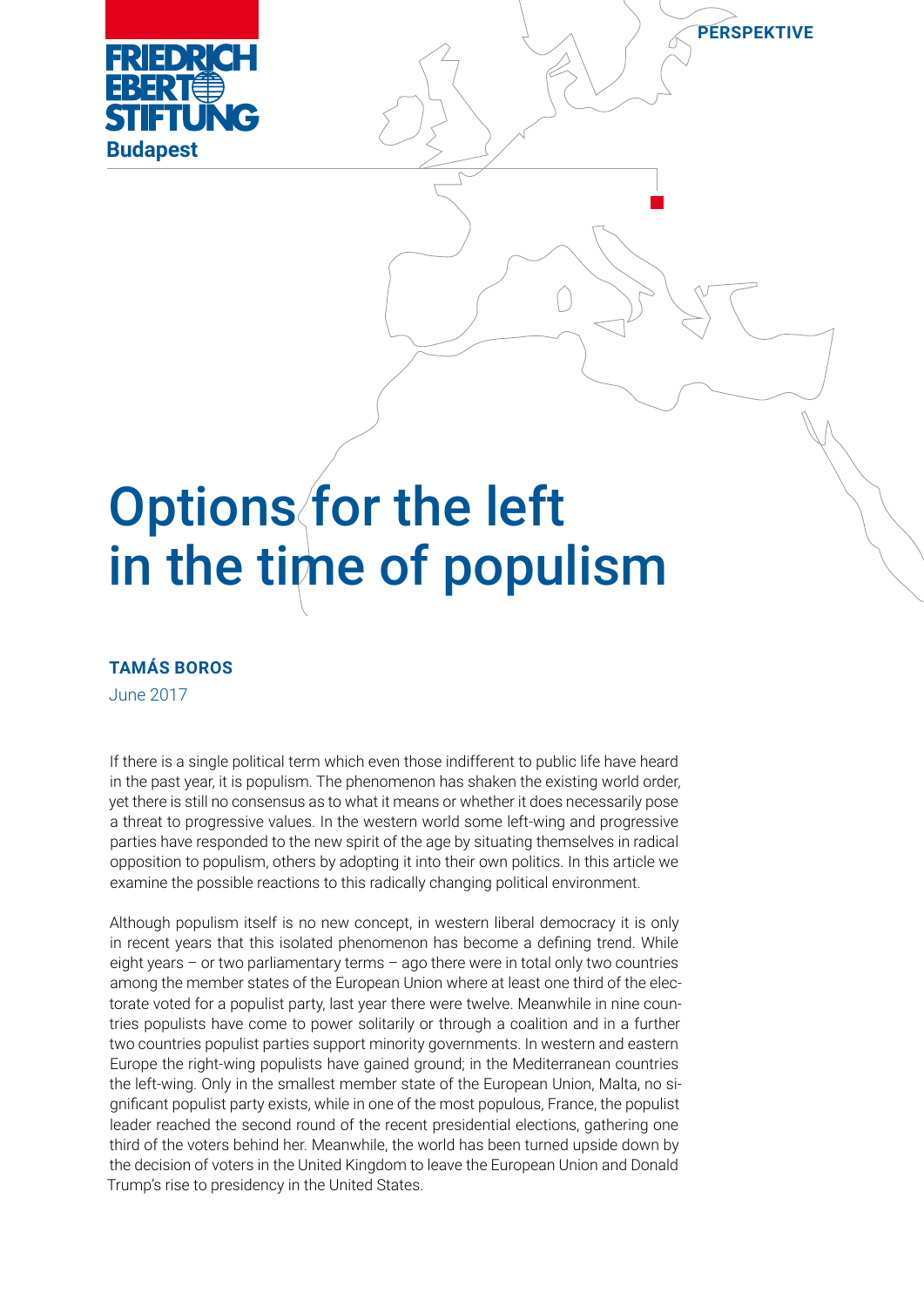The rise of populism is by no means an isolated, local phenomenon. To varying degrees it affects almost every western democracy and is spreading like a virus, reaching ever more voters. But what actually is populism and what is the novelty about it?

## Competing definitions for a new trend

There are as many interpretations of the term populism as there are people who use it. Of course this is true of many scientific terms, even those in common use, but the definition of populism is muddied further by the lack of agreement among political scientists as regards to its exact usage. Depending on which element of populism one might stress, populism can be democracy's greatest rival, the embodiment of demagogy and authoritarian aspirations, or an empowered voice for ignored social groups, presenting the rightful demands of the people as opposed to the old, elitist political class.

One thing is clear, "populism" is neither completely equatable with demagogy, dangerous to democracy, nor does it merely mean the use of simplified promises or the hunt for popularity. After all, simplified promises and the hunt for popularity have featured in every politician's repertoire, at least to some degree. Ambition for popularity, easily understandable rhetoric or easily acceptable campaign promises have been integral parts of politics since the beginning of time. Populism is more than representing the "people". The "people", the "nation" or the "voters" naturally bear significant importance for all democratic politicians. To this day, the Gettysburg Address in which Abraham Lincoln spoke of a power "of the people, by the people, for the people" is considered a guideline by non-populist politicians.

Hence the new spirit of the age is identified by many as illiberalism. The followers of this approach see the common factor among the growing new political figures to be that each one casts off liberal values both culturally and economically. Instead of the current representative democracy, the politicians of the new spirit of the age idealise a system in which democratic institutions, such as parliament and government-inspecting bodies, have less of a role to play and in which during the periods between elections the political leader, possessing a strong mandate, stands in direct relation with the electorate. At the same time, referendums are also deemed important as "the word of the people" which the political elite must follow.

Although it is a fact that these illiberal fantasies pop up among numerous politicians, in reality such authoritarian aspirations are mostly typical for East Europe. The French Marine Le Pen or the Dutch Geert Wilders clearly have no desire to tear down the institutional system of liberal democracy. They are anti-Muslim and anti-migrant but they do not attack absolutely all liberal values. As for the left-wing populists – such as Syriza or the Spanish Podemos – one would not question their support of liberal democracy. Illiberalism does overlap with populism here and there – but it is certainly not the most accurate description of the new world.

It is also clear that the majority of new populists oppose economic liberalism and its elements, such as the free movement of goods, capital and people, while continuously referring to the protection of the nation. For every one of the newly rising political figures the nation plays an important role as opposed to internationalism, and defence and closure as opposed to openness. While the rightwing populists would "defend" the people firstly against foreigners, immigrants and ethnic minorities, the left are against the banks, big business and corrupt politicians. Right-wing populism defends on an ethnic/cultural basis, left-wing populism on an economic basis.

Populism is often identified with a struggle against a more general "enemy": an opposition to the existing political and economic elite, an anti-establishment attitude. This approach describes today's political trends in somewhat more detail; most politicians recognised as populists were not previously in power and one central element of their politics is their unified contempt of figures of the neoliberal economy of the current and previous years. At the same time, just because someone criticizes the elite or neoliberals does not mean they are a populist. The radical left-wing parties, the green parties or even the pirate parties do that – and yet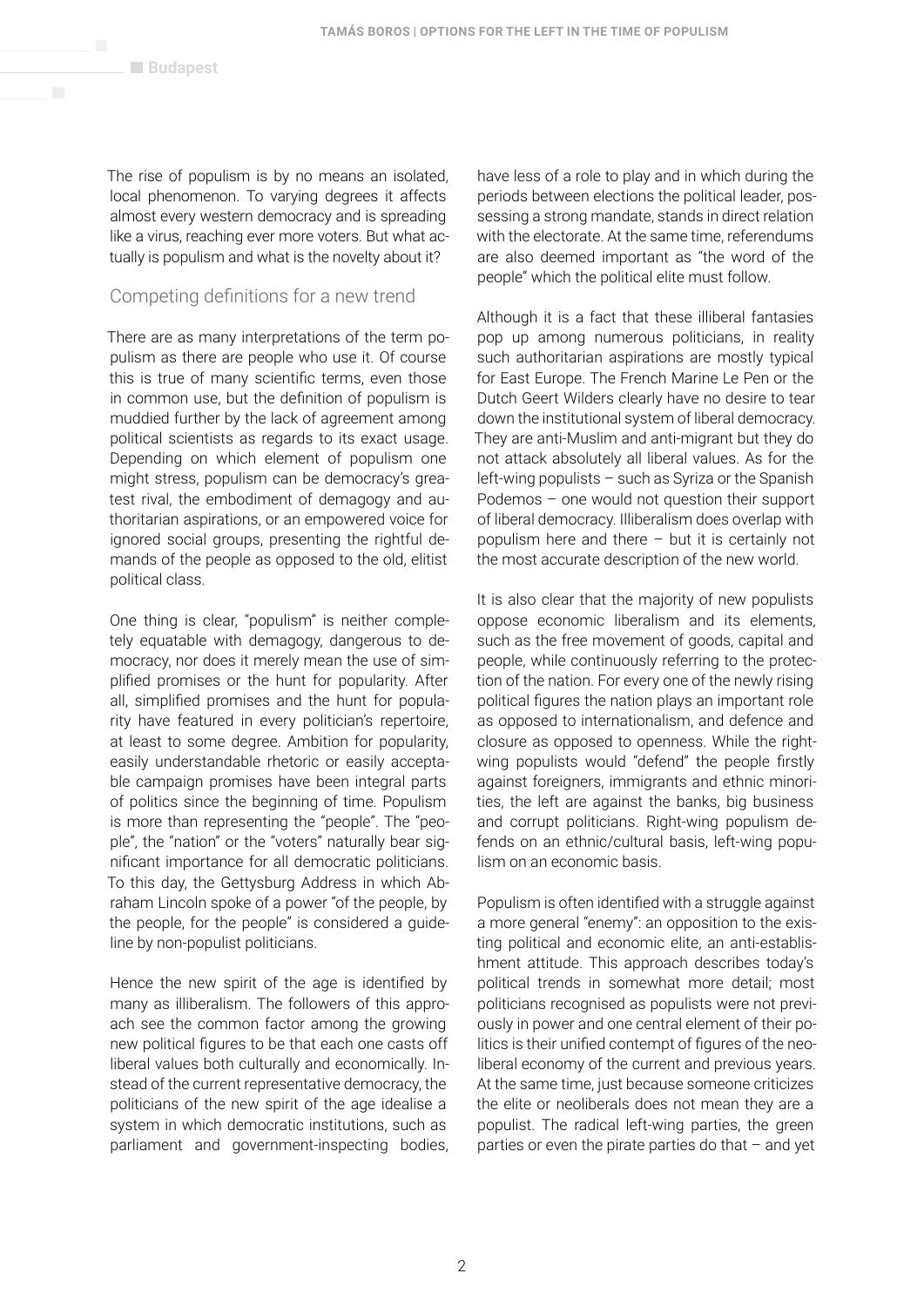we recognise the difference between them and the new populists. Naturally we would not put Daniel Cohn-Bendit and Donald Trump into one ideological category. Moreover the new representatives of the populist movements were most often previously figures of public life: take, for example, Viktor Orbán who has been a member of the Hungarian political elite for thirty years, or Donald Trump who has been the epitome of the American economic elite for decades.

A more accurate – yet still too broad – definition of the new political figures is the classic interpretation given by the Dutch political scientist Cas Mudde, who believes the populist politician is one who presents the world as an irreconcilable fight between the unspoiled people and the corrupt elite, and who deems himself to be the exclusive representative of the people. Mudde believes that populists differ from other politicians in that they see the world as a fight in which they do not represent certain social groups but the entire people. Therefore, most often they do not recognise other politicians as being legitimate – after all, if the populists represent every citizen, the people as a whole, then there is no need for any other interest representation. Left-wing defenders of populism stress that the fight between the elite and certain classes is present even when the current elites do not reinforce it, but deny it in their rhetoric. They believe that the fight is caused by the neoliberal elite practice of governance, under which entire social classes founder economically and become unviable in matters of political access.

Despite the variety of interpretations of populism, by highlighting the most important factors of the various definitions we can recognise today's trends: criticism of mainstream parties and the liberal political and economic elite; the contrast of politicians and the people; simple political messages and solutions; aspirations to be the exclusive representative of the people; transcendence of representative democracy; constant reference to the enemy  $-$  all of these are clearly on the rise in today's world.

Depending on which element of populism a given politician may stress, they may be acceptable ac-

cording to left-wing values or quite to the opposite. Populism is at odds with left-wing and liberal democratic values when it resembles demagogy; the politics of prejudice and depicting enemies; acting in the name of the people and simultaneously excluding them. Populism and the left tally when the goal of populism is purely the replacement of the neoliberal economic and political elite.

## The left's response to populism

Although with the rise of populism the steady fall of social democracy is apparent, the scale of this is not as dramatic as news broadcasts would imply. Currently 22 percent of EU citizens would vote for a centre-left party, 8 percent for a populist or far left, and 5 percent for the greens. In contrast, centre-right parties hold 24 percent, while both Eurosceptic right-wing parties as well as liberals hold 9 percent. Every other party would receive 23 percent – the majority of which are far right or right-wing populists. Therefore the old fundamental two-way divide of the political playing field has become a three-way divide, wherein the left are not only competing against the conservatives but the populists as well. This competition is by no means over, the three political sides currently have more or less equal support in Europe – naturally with varying trends and possibilities from country to country.

The left have taken to the fight against the populists with different strategies. The first easily definable direction could be termed the "as if nothing's changed" strategy. The left-wing powers following this strategy believe that the continued representation of their old, accustomed and traditional policies will be profitable in the long run and their disappointed voters will soon return. They regard populism as the adversary of common sense, reliability and technocratic politics, against which one must defend the values of progression and liberal representative democracy. They might maintain the same attitude towards populist parties as they use towards the far right  $-$  deeming both ideologies to be the enemy of democracy. They believe that if they continue unchanged along the same path – including the need for comprise with the European centre-right economic policy, social po-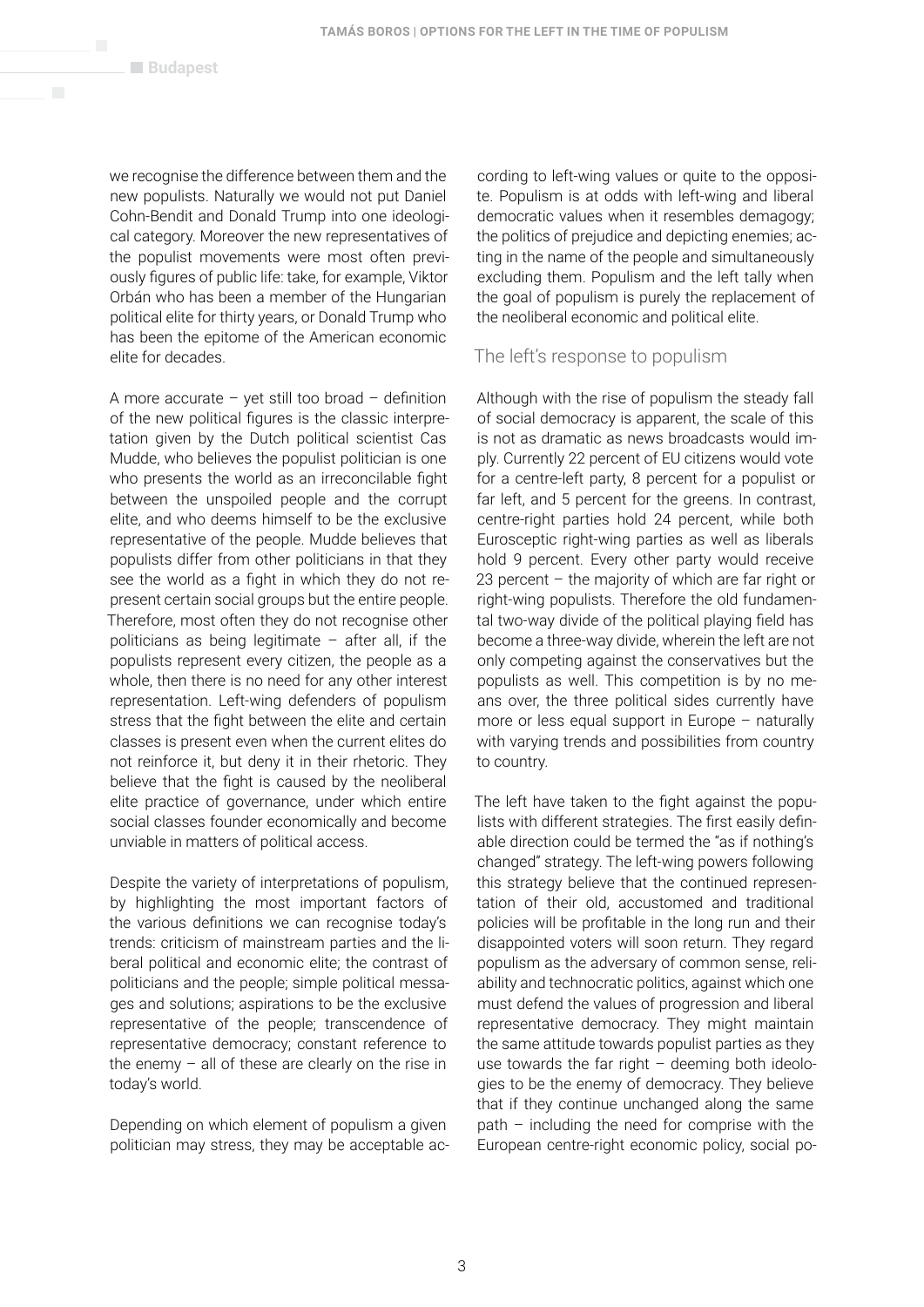licies which focus on the equal opportunities of minorities, and professional politics rather than emotional politics –, then populism's disappointed voters will sooner or later return to those leftwing politicians deemed capable of governance, who can provide real solutions rather than empty promises to the most vulnerable layers of society. What is more; followers of this centrist strategy can more easily imagine a coalition with the centre-right conservative powers, than with the far left or even the greens. In many western European countries, including Austria and Germany, we can see the left following this strategy, by no means with roaring success but avoiding total annihilation. In countries where the left and right have continued centrist politics, it is easier to imagine the party structure's radical transformation in the long run, where on one side of the political fault line the old centre-right and centre-left establishment parties – be it in cooperation or not – and on the other the new radical, populist formation will lie. We already witnessed signs of this in the Austrian presidential election of spring last year, when this new style of line-up, involving Norbert Hofer and Alexander Van der Bellen, split the country almost precisely in two.

Some left-wing parties in the southern European countries are following a radically different strategy, a kind of "Mediterranean model". In Greece, Spain and Portugal newly founded left-wing powers were the first to address voters disappointed by the economic and political elite, and in time could stand at the head of the anti-establishment movement. They were so successful that in these countries no xenophobic right-wing populist parties have been able to grow steadily. Rather than in immigration and refugees, the new left-wing formations sought the source of problems in the economic elite that caused the economic crisis, and not only were they unwilling to govern in coalition with centre-right parties, but centre-left parties as well. In the rhetoric of these Eurosceptic but not anti-EU, patriotic but not nationalist, protectionist but not chauvinistic parties one reoccurring element was the idea of them representing the people against the elite. Their politicians  $-$  like for example the Greek Yanis Varoufakis – believe that the true political fault lines are not between

the right-wing populists and the elite, but between the progressive thinkers and the establishment that masterfully upholds right-wing populism. The Greek Syriza and other charismatic left-wing politicians also emphasize that one can stand for defending minorities without ignoring the weakening middle class and the working class.

In Cyprus, Greece, Spain and Portugal left-wing populists receive over 20-30 percent of the vote in elections – while in Spain and Portugal the traditional social democratic party has not collapsed under them either.

But in other countries right now there are no similar successes. In the United States Bernie Sanders and in the United Kingdom Jeremy Corbyn are trying to seize upon the spirit of the age by similar means. Even though Corbyn won the Labour leadership election there has been significant opposition to his distinctive change of direction among the left-wing elite, both inside and outside the Labour party. The self-proclaimed democratic socialist politician stands radically against the Labour party's previous direction: as a pacifist, he would have the United Kingdom leave NATO; he is anti-austerity and a supporter of the nationalisation of public services; a firebrand Eurosceptic, while at the same time liberal as regards to human and minority rights. Corbyn strives to represent the people's voice in the face of the Tory elite, and he uses his parliamentary opposition to "give voice to the people", reading letters written to him by voters in parliamentary sessions. The results of the new direction are yet to be seen; the true test of Corbyn's politics will be the snap general election held in June this year. For the time being polls show a gradual decrease in the popularity of the Labour party.

The American democrats, held to be liberals rather than left-wing by European standards, chose the third option in responding to right-wing populism. The politics represented by former president Barack Obama stands most definitively against all illiberal notions, and by focussing expressly on emotions offered voters optimistic solutions built on "hope" in lieu of the right-wing populists' politics built on "hate". Although in the 2008 campaign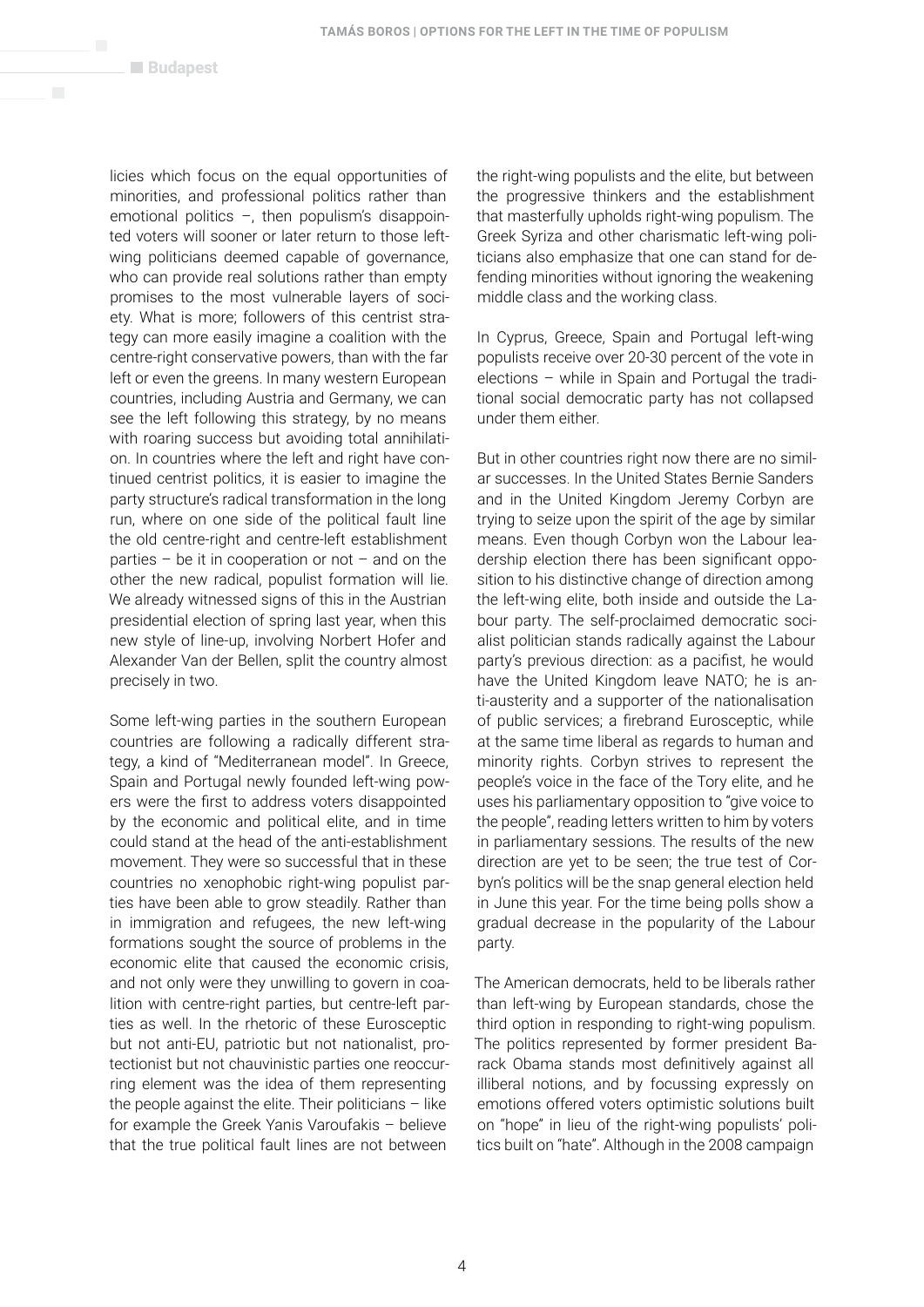Obama did promise to represent the people in the face of the Washington elite, the former president did not expropriate the concept of "the people" since he recognised the competition of varying beliefs and political pluralism. Yet representation of the people did not mean that he would give up his liberal beliefs in the interest of popularity. In fact, he did not follow society's world view; he formed it. Among democrat voters the "sentimental, popular liberalism" of Obama obtained 83 percent of approval ratings, at the same time Obama is one of the most rejected presidents ever among the voters of the enemy camp.

The technocratic centrism in many countries of western Europe, the populist-radical left of southern Europe and the United Kingdom, the Mediterranean model, and the sentimental liberalism of American democrats are three entirely diverse strategies to counter building right-wing populism. The important question is of course, whether one of these could work in Hungary.

### Populism and the left in Hungary

If we take the Cas Mudde definition in which a party is termed populist if it rejects political pluralism, expropriates representation of the people, contrasts the people with the elite and creates policies around defeating its enemies, then Fidesz would certainly be recognised as populist in Hungary, Jobbik to a lesser degree. But since these two parties together address 67 percent of voters, in Hungary the support for populists is the highest in all of the European Union. In the last seven or eight years at least, the left has not found a solution to counter Hungarian populism, therefore it would be worthwhile considering which of the strategies employed in other countries could work for the left in Hungary.

It may be surprising to hear that the Hungarian centre-left is strong compared to the rest of the European centre-left. Considering recent elections in the 28 nations of the European Union, the 25.6% result received by the union of the left-wing (Unity) in the 2014 elections indicates a strong centre field, among the European centre-left parties Unity had the twelfth strongest support. The Italian Democratic Party or the Slovakian Smer had a similar result. Society's support of the Hungarian centre-left is therefore average in Europe. Not average, however, are the strength of Fidesz and the lack of parties of a non-centre-left ideology who might be potential coalition partners for the left.

That is why the appearance of political powers of a non-centre-left ideology might be the most successful in obstructing the rise of right-wing populism. This could entail the "Mediterranean model", namely the radical left-wing alternative, or the "American democrat model", namely the sentimental, popular liberal alternative  $-$  which is not leftwing, but progressive.

The economic and political left stand much closer to the values of the majority of Hungarians, especially in a country of ever-growing inequality it could contribute to economic development and greater social peace. The most important limit to the rise of this kind of political formation is the fact that Fidesz has seemingly appropriated numerous demands of the radical left, as though it were acting based on those principles. People close to Fidesz often cite the 1 percent economic elite ruling the world, the superprofit made by banks and multinational companies, the low Hungarian wages or the inability to promote economic development through austerity measures. For a potential radical left-wing power it would not be easy to pin these exact same issues to their flag – while stressing that unlike Fidesz they do want to address them properly. Since the populist right-wing adopted numerous left-wing economic and political demands in its rhetoric, there is less chance in countries where they embraced these demands before the left that the populist or radical left might take back the mandate – although it is not impossible in the least.

In contrast to economic and political leftness, only a narrower – although not insignificant – social group agrees with liberalism and most progressive values in general. Yet at the same time, if there is an antithesis to right-wing populism it is politics based on optimism, faith in humanism, positive sentiment, openness, future-orientation and freedom. These are territories inaccessible to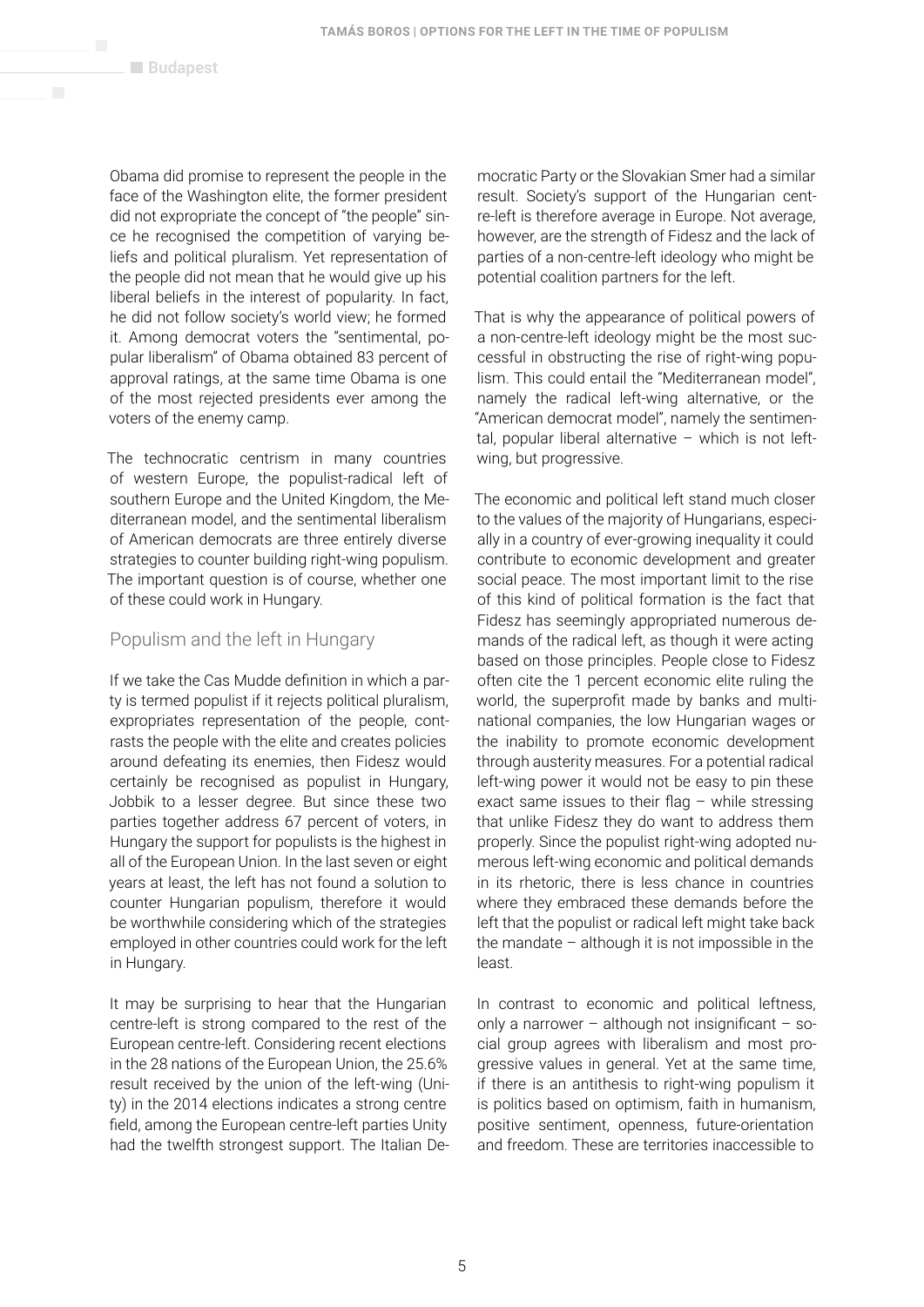right-wing populists from which they cannot borrow ideas or trick voters. What we called "popular liberalism" above does not mean incessantly reiterating the need to defend the free market and minorities, but a future-oriented politics founded on freedom and development. This kind of politics evokes strong sentiments which perfectly contrast those conjured up by the right-wing populists.

It is not yet clear whether a supplementary radical left or a sentimental, progressive liberal political formation could spread besides the traditional social democratic powers in Hungary and counter right-wing populism. There are pros and cons to each argument: firstly as regards to which could spread in Hungary, secondly to which would be more useful for the country socially and economically. One thing is certain: the obstruction of the growth of right-wing populism is made significantly more difficult by the fact that these ideologies are missing entirely from the Hungarian political stage.

It is not yet clear  $-$  in Hungary as anywhere else in the world – which political formation will be the strongest adversary to right-wing populists: the old centrist elite, the liberals or the radical left. What may happen, as it did in the 20th century with other ideologies, is that in certain countries populism gets washed down the drain entirely, while in others autocracy develops – by force. Two things are definite: the growth of populism in democratic circumstances does not mean the loss of other values and ideologies – they will weaken at most – and in politics with every power an opposing power appears. The important question for the coming years will be which values would dominate this opposing power and which ideology would rule the populists' successors.

**A Hungarian version of this analysis has been published by Új Egyenlőség and can be accessed at http://ujegyenloseg.hu/a-baloldal-lehetosegei-a-populizmus-koraban/**